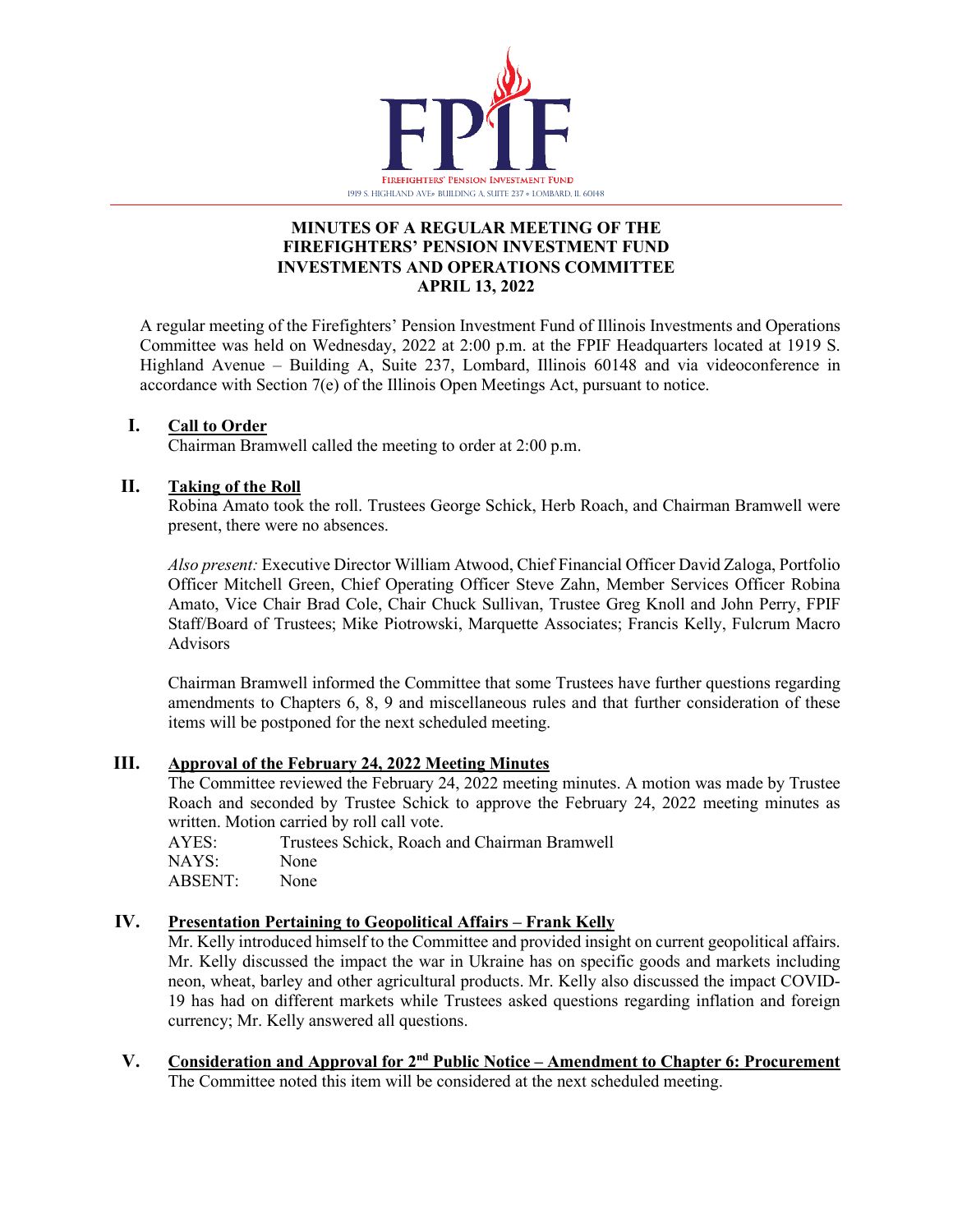FPIF Investments and Operations Committee Meeting Minutes – April 13, 2022 Page 2 of 3

#### **VI. Consideration and Approval for 2nd Public Notice – Amendment Chapter 8: Transition of Assets**

The Committee noted this item will be considered at the next scheduled meeting.

# **VII. Consideration and Approval for 2nd Public Notice – Amendment to Chapter 9: Participating Pension Funds**

The Committee noted this item will be considered at the next scheduled meeting.

**VIII. Consideration and Approval for 2nd Public Notice – Amendment to Miscellaneous Rules** The Committee noted this item will be considered at the next scheduled meeting.

### **IX. Report of the Portfolio Officer**

Mr. Green provided an update to the Committee members regarding current market environment and a brief update to the current transition of Article 4 investment assets. Mr. Green also indicated that the staff was in the process of developing an active core and core plus fixed income RFP and that the staff will look for two fixed income strategies with complementary investment approaches.

#### **X. Presentation of Potential Updates to the Interim and Long-Term Asset Allocation**

Mr. Green reviewed the interim asset allocation previously adopted by the Board of Trustees. Mr. Green reviewed the following recommended amendments to the long-term asset allocation: decrease US Equity from 31% to 25%; decrease No-US Equity from 24% to 20%; decrease 25% to 24%; increase Real Estate from 5% to 10%; decrease infrastructure from 5% to 4%; increase Private Equity from 5% to 10% and increase Private Credit 5% to 7%.

Mr. Piotrowski also presented on the proposed amendments to the long-term asset allocation by providing additional portfolio statistics and a comparison of the fixed income and equity allocations.

*Quarterly Performance Report as of February 28, 2022 – Mr. Piotrowski presented the February* 28, 2022 monthly performance report to the Committee. As of February 28, 2022, the FPIF's assets were invested in: 30.1% fixed income, 64.1% equities, and 5.2% real estate. The total market value as of February 28, 2022 was \$6,802,426,976 with a one-month return of -1.9% versus the policy benchmark of -1.9%.

#### **XI. Presentation Pertaining to Real Estate Investments**

Mr. Piotrowski presented an educational presentation pertaining to Real Estate investments. Mr. Piotrowski reviewed characteristics of commercial property types, various means of accessing real estate investments through public and private markets, and risks associated with real estate debt and equity exposure.

#### **XII. Review of Amended Office Lease Terms**

Chairman Bramwell noted that the Committee will enter closed session pursuant to 5 ILCS  $120/2(c)(5)$  to discuss the current FPIF office lease.

# **XIII. Closed Session**

A motion was made by Trustee Schick and seconded by Trustee Roach to enter into closed session at 3:04 p.m. pursuant to 5 ILCS  $120/2(c)(5)$  to discuss a potential amendment to the office lease. Motion carried by roll call vote.